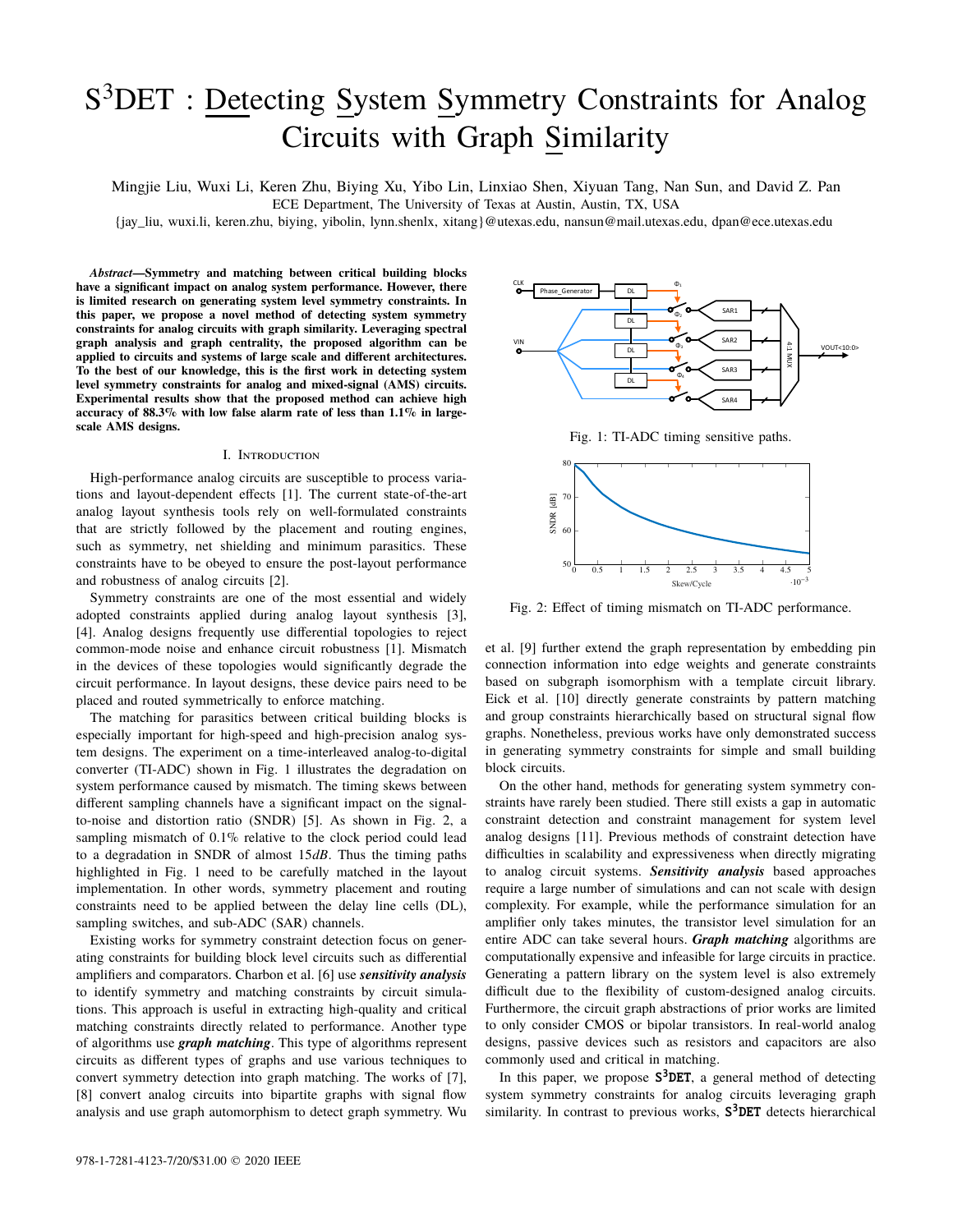symmetry constraints among subcircuit building blocks for complete systems. Our main contributions are summarized as follows:

- We propose S<sup>3</sup>DET, a general method of detecting system symmetry constraints for analog circuits.
- We propose a graph representation of analog circuits with the extended capability of handling passive devices.
- We propose a subgraph extraction technique using graph centrality to improve the constraint quality and reduce false alarms.
- We detect symmetry with graph similarity leveraging spectral analysis compared to unscalable graph matching algorithms.
- Experimental results demonstrate the effectiveness of our proposed method with practical taped-out designs.

The rest of the paper is organized as follows. Section II formulates the system symmetry constraint detection problem and gives background of graph similarity; Section III explains the detailed implementation of S<sup>3</sup>DET; Section IV demonstrates the experimental results; Section V concludes the paper.

### II. Preliminaries

In this section, we first define the system symmetry constraint detection problem for analog circuits (Section II-A). Then we give a brief overview of graph matching algorithms commonly used in previous works of constraint generation (Section II-B). Finally, we introduce a non-parametric statistical test for comparing sample probability distributions (Section II-C), which will be later revisited in Section III-B as a scalable metric for graph similarity.

# *A. System Symmetry Constraint Detection for Analog Circuits*

We define the system symmetry constraint detection problem for analog circuits as follows. The hierarchical circuit netlist *N* is given as input. The circuit hierarchy is abstracted into a tree  $T$ , with each node representing a subcircuit. For each subcircuit  $v \in T$ , its children  $G =$  ${g|g \subseteq v}$  are subcircuits referenced in v. Symmetry constraint pair  $(g_i, g_j)$  represents critical matching is needed between the subcircuits,<br>where  $g_i, g_j \in G$ . The system symmetry constraint detection problem where  $g_i, g_j \in G$ . The system symmetry constraint detection problem<br>is to generate constraint pairs for every subcircuit  $v \in T$ . is to generate constraint pairs for every subcircuit  $v \in T$ .

A simplified example of system symmetry constraints is shown in Fig. 3. The circuit COMP consists of 3 subcircuits: COMP\_CORE, INV1 and INV2. The inverters in COMP need to be matched with symmetry constraint pair (INV1, INV2). System constraints do not consider transistor device symmetry in subcircuits, such as COMP\_CORE. If COMP\_CORE further contains other subcircuits, the system constraints between these subcircuits should also be considered.



Fig. 3: Hierarchical circuit example.

### *B. Graph Similarity and Graph Matching*

Graph similarity evaluates the similarity of two graph objects. A commonly used graph similarity technique is graph matching, which maps similar vertices and edges of the two involved graphs so that a comparison of the graphs could be conducted.

Graph matching algorithms can be classified into two categories: exact and inexact graph matching. Exact graph matching is also known as the graph isomorphism problem. Its generalization, the subgraph isomorphism problem, determines whether the larger graph  $G_1$  contains a subgraph that is isomorphic to  $G_2$ . Inexact graph matching attempts to find the best possible match of the two graphs. Graph edit distance [12] is a commonly used metric for inexact matching. It is defined as the length of the cheapest sequence of graph edit operations (e.g., node insertion, node deletion, etc.) to transform one graph to the other.

Previous works for symmetry detection based on graph matching do not scale to system designs. In practice, graph representations of entire designs can consist thousands of nodes. However, no known polynomial algorithm exists for graph isomorphism. Subgraph matching and graph edit distance are also proven to be NP-complete [13]. Thus, graph matching algorithms are infeasible for measuring graphs similarity of large system designs.

## *C. Kolmogorov-Smirnov Test*

S<sup>3</sup>DET uses the two-sample Kolmogorov-Smirnov (K-S) test to measure the similarity between the eigenvalue distributions of two graphs. The K-S test is a non-parametric statistical test used to compare a sample with a reference probability distribution [14]. The extended two-sample K-S test is used to test whether the underlying probability distributions differ between the two samples.

The K-S statistic of two empirical cumulative distribution function  $F_{1,n}(x)$  and  $F_{2,m}(x)$  with sample size *n* and *m* is defined as:

$$
D_n = \sup_x |F_{1,n}(x) - F_{2,m}(x)|. \tag{1}
$$

It quantifies the difference between the two distributions. The probability value (*p*-value) from the K-S test measures the probability that the K-S statistic would be as large as observed if sampled from the same distribution. A small *p*-value concludes that the two samples are from different distributions, while a large *p*-value infers that the distributions match.

## III.  $S^3$ DET ALGORITHM

In this section, we first give an overview of  $S^3$ DET in Section III-A. Then the detailed implementations are explained in the following subsections.

## *A. S3DET Algorithm Overview*

S<sup>3</sup>DET detects system symmetry constraints for analog circuits based on the existing subcircuit hierarchies of the netlist.  $S^3$ DET consists of two main parts: (1) netlist pre-processing and (2) symmetry detection.

Netlist pre-processing generates constraint candidates and the flattened graph of the circuit. Constraint candidates are generated while traversing the hierarchy tree (Section III-B). Invalid constraint candidates are removed based on the subcircuit type labels propagated in the hierarchy tree. Since global structural information is needed, the flattened graph representation of the entire system is generated prior to symmetry detection (Section III-C).

Constraint candidates are classified as valid or invalid during symmetry detection. Symmetry constraints are detected if the circuit graphs are similar. To improve constraint quality and reduce false alarms, the neighboring circuit topologies are extracted on the entire circuit graph (Section III-D). The sizes of extracted subgraphs are determined by graph centrality (Section III-F). The similarities of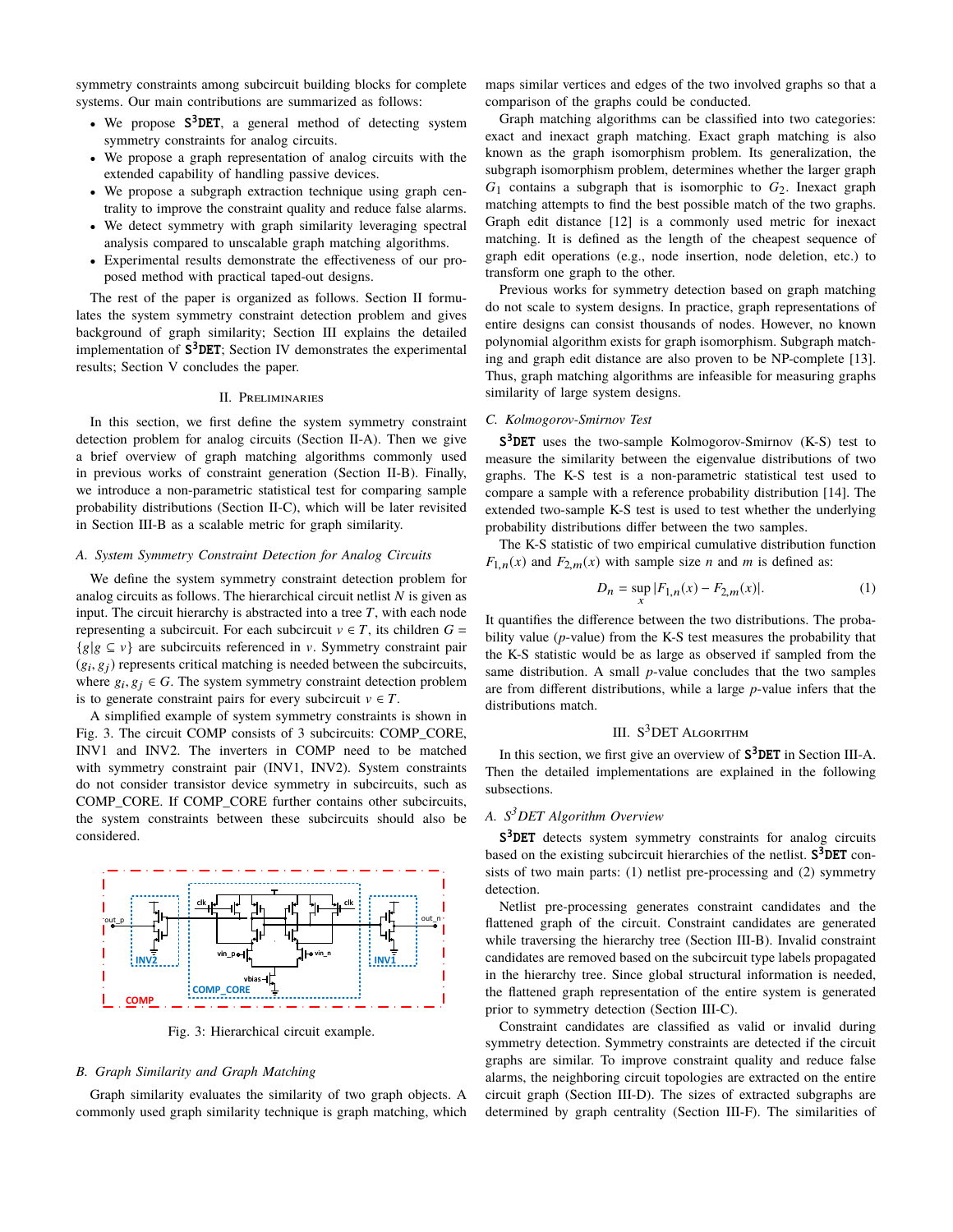the extracted subgraphs are measured with a scalable graph similarity metric using spectral graph analysis (Section III-E).

| <b>Algorithm 1</b> $S^3$ DET Algorithm                                                  |
|-----------------------------------------------------------------------------------------|
| <b>Input:</b> Hierarchical Netlist N                                                    |
| <b>Output:</b> Hierarchical Symmetry Constraint                                         |
| 1: Generate hierarchy tree $T$ and propagate label<br>⊳ Section III-B                   |
| 2: Construct flattened graph representation $G$<br>$\triangleright$ Section III-C       |
| 3: Node $v \leftarrow T$ root                                                           |
| 4: function $S^3$ DET $(v)$                                                             |
| while $\nu$ is not leaf cell do<br>5:                                                   |
| <b>for</b> valid subcircuits $g_1$ and $g_2$ of v <b>do</b><br>6:                       |
| $g'_1, g'_2 \leftarrow$ Extract(G, $g_1, g_2$ )<br>$\triangleright$ Section III-D<br>7: |
| if GraphSim( $g'_1$ , $g'_2$ ) then<br>$\triangleright$ Section III-E<br>8:             |
| Add symmetric constraint $g_1$ , $g_2$ to hierarchy v<br>9:                             |
| <b>for</b> child node c of $\nu$ <b>do</b><br>10:                                       |
| $S^3$ DET $(c)$<br>11:                                                                  |
| 12: end function                                                                        |

Algorithm 1 shows the overall flow of  $S^3$ DET. First the netlist is processed. The hierarchical tree is generated with label propagation (line 1). Then the flattened graph representation of the entire circuit is constructed (line 2). Next, the neighboring subcircuit topologies for constraint candidates are extracted (line 7) while traversing the hierarchy tree. Finally, symmetry constraints are detected based on the subgraphs similarities (line 8).

## *B. Hierarchy Tree and Label Propagation*

S<sup>3</sup>DET abstracts the hierarchies of the netlist into a tree representation. Each subcircuit instantiation is abstracted with a node in the tree. The root of the hierarchy tree is the entire analog circuit system. The leaf cell nodes are device level instantiations of transistors, resistors, capacitors, and diodes. Figure 4 shows an example of the extracted hierarchy tree of the corresponding circuit in Fig. 3.

We label primal subcircuits as analog or digital in the netlist to improve constraint quality. Primal subcircuits are subcircuits only consisting of device instantiations and do not refer to other subcircuits. The amount of effort needed in labeling is trivial since most designs consistently reuse components. The labels are then propagated in the hierarchy tree, with parent node labeled as: (1) analog (digital) if all its children subcircuits are analog (digital), (2) mixed-signal if otherwise. As shown in Fig. 4, primal subcircuits are labeled as digital (blue) or analog (yellow). The propagated label to the parent node accordingly is mixed-signal (red).



Fig. 4: Hierarchy tree and label propagation of circuit in Fig. 3

During symmetry constraint detection, S<sup>3</sup>DET only generates constraints for valid candidates. Subcircuit pairs are invalid if the labels differ or are digital blocks not connected to analog blocks. S<sup>3</sup>DET also considers symmetry constraints between critical passive devices in mixed-signal blocks, such as feedback capacitors of amplifiers.

# *C. S3DET Graph Representation of Analog Circuits*

Compared to previous works,  $S^3$ DET simplifies the graph circuit representation and improves generalization for commonly used passive device elements. Device instances and device pins are represented as graph vertices. Edges connect device instances to their corresponding pins. Pin vertices are connected in the graph accordingly if there exists net connections in the netlist. Power, ground and clock connections are removed in the graph representation. These high degree net connections cause unnecessary constraints due to large extracted subgraphs (Section III-D). Figure 5 (a) shows an example of the proposed graph representation on a simple circuit.



Fig. 5: Graph representation. (a) An example on a sample circuit. (b) Different circuit toplogies resulting in isomorphic graphs.

Our simplified graph representation is adequate to differentiate subcircuit graphs. Even though different pins of the same device are treated as the same type of vertex, the graph is still able to capture key topologies of entire circuits. Different device connections may have isomorphic graph representations, as shown in Fig. 5 (b). However, our algorithm intends to extract system level symmetry constraints rather than the device level. Experimental results show that the proposed graph representation effectively preserves similarities and differences for subcircuits of analog systems.

## *D. Subgraph Extraction*

S<sup>3</sup>DET extracts subgraphs of subcircuits with neighboring circuit topologies to improve constraint quality and reduce false alarms. Only comparing the subcircuits is not enough to fully characterize symmetry constraints. In AMS designs, extensively used digital standard cells cause false alarms. These false alarms are unnecessary constraints that can lead to performance degradation in subsequent layout design stages. Figure 6 shows an example of a false alarm based on the design of a second order continuous time delta-sigma ADC (CT-∆Σ-ADC). The digital loop filters on different feedback paths cause false alarms if only considering the subcircuits. Only filter pairs (A,B) and (C,D) should be matched, while symmetry constraints such as  $(A,C)$  and  $(A,D)$  are unnecessary.

The extracted neighboring circuit size is critical to the quality of symmetry constraint detection. Extracting small subgraphs would not include enough information. On the other hand, large extracted subgraphs also cause false alarms. Large subgraphs of closely connected subcircuits would fully include both subcircuits and all their neighboring circuit topologies. In this case, the subgraphs would be detected as similar and create unnecessary constrained symmetry. Thus, to improve constraint quality, the extracted subgraphs need to be carefully sized in consideration of (1) the proximity of circuit connections, and (2) the subcircuit size.

To resolve such issues,  $S^3$ DET uses graph centrality to determine the extracted subgraph radius in Algorithm 2. The subcircuit graph centers and radius are calculated using graph centrality introduced in Section III-F (line 2). The extracted subgraph radius is then defined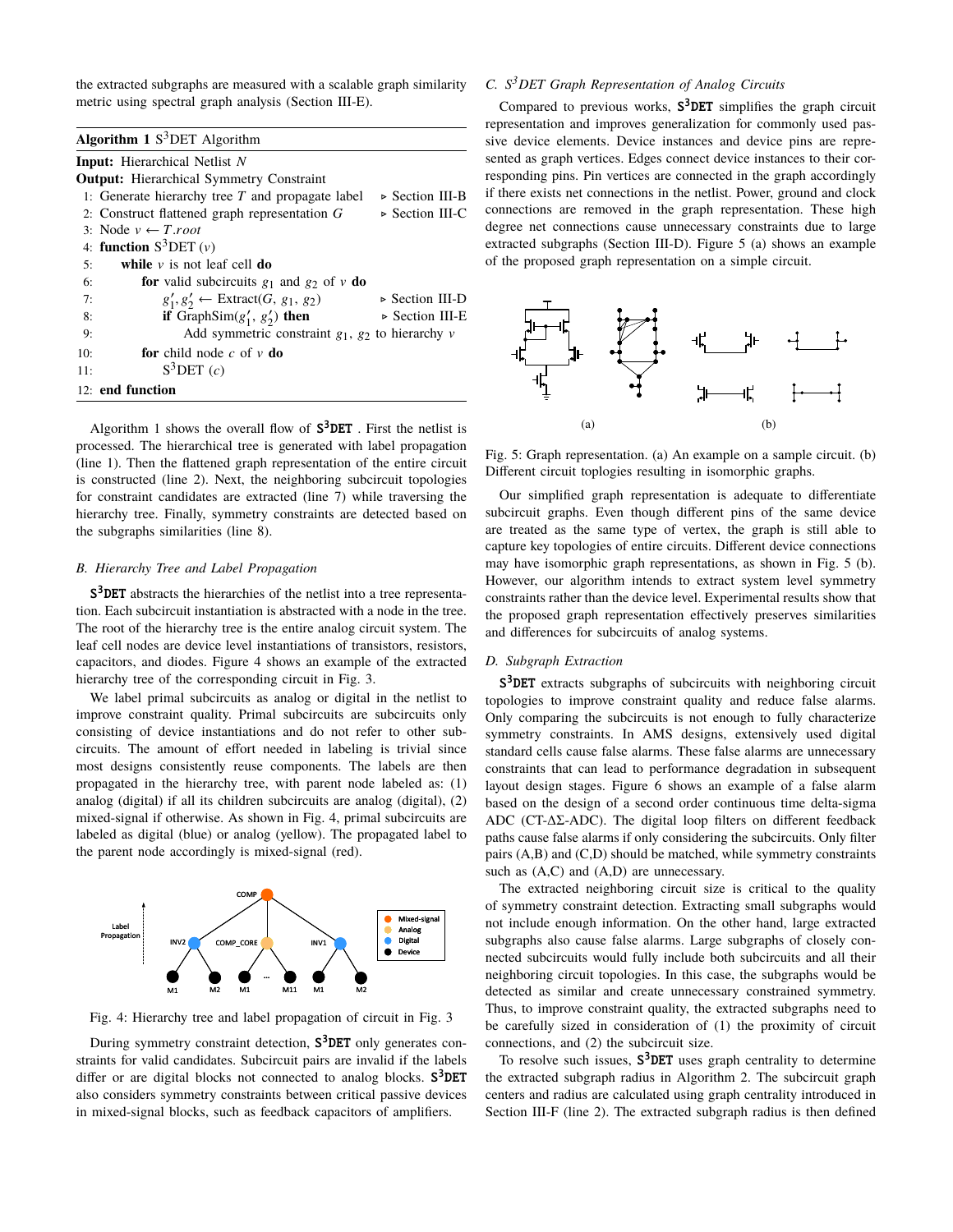

Fig. 6: CT-∆Σ-ADC. Digital filters on different feedback paths cause false alarms. Circles enclosing cells represent extracted subgraphs. Only  $(A,B)$  and  $(C,D)$  need matching, while constraints such as  $(A,C)$ and (A,D) are unnecessary.

| <b>Algorithm 2 Subgraph Extraction</b>                                                           |                                |
|--------------------------------------------------------------------------------------------------|--------------------------------|
| <b>Input:</b> Graph of entire circuit G, Subcircuit graphs $g_1$ and $g_2$                       |                                |
| <b>Output:</b> Extracted subgraphs $g_3$ and $g_4$                                               |                                |
| 1: function EXTRACT $(G, g_1, g_2)$                                                              |                                |
| $c_{1,2} \leftarrow$ Center( $g_{1,2}$ )<br>2:                                                   | $\triangleright$ Section III-F |
| $rad_{1,2} \leftarrow$ Eccentricity( $c_{1,2}$ ) on $g_{1,2}$<br>3:                              | $\triangleright$ Equation 2    |
| $sub\_rad \leftarrow \frac{1}{2}$ Shortest_path_distance(c <sub>1</sub> , c <sub>2</sub> )<br>4: |                                |
| $sub\_rad \leftarrow max(sub\_rad, \alpha_{min} \cdot rad_{1,2})$<br>5:                          |                                |
| $sub\_rad \leftarrow min(sub\_rad, \alpha_{max} \cdot rad_{1,2})$<br>6:                          |                                |
| $g_{3,4} \leftarrow$ Subgraph(G, $c_{1,2}$ , sub_rad)<br>7:                                      |                                |
| return $g_3$ , $g_4$<br>8:                                                                       |                                |
| 9: end function                                                                                  |                                |

as half of the shortest path distance between the two graph centers (line 4). Line 5 provides a lower bound on the subgraph size to be at least  $\alpha_{min}$  times of the subcircuit size. Similarly, line 6 provides an  $\alpha_{max}$  upper bound. Line 7 extracts the subgraph with the newly defined subgraph radius. The extracted subgraphs are supergraphs of the original subcircuits which contain neighboring circuit toplogies.

# *E. Graph Similarity with Spectral Graph Analysis*

Spectral graph theory analyzes the properties of the graph in relationships to the matrices associated with the graph. Specifically, we use the graph *Laplacian* matrix  $L = D - A$ , where *D* is the degree matrix and *A* is the *adjacency* matrix.

The graph *Laplacian* matrix is closely linked to the structure of the graph. It contains the degree distribution as well as the adjacency information from the graph. Its eigenvalues measure the node cluster cohesiveness and algebraic connectivity of the graph [15]. The graph *Laplacian* has also been used to approximate sparsest cuts and partition circuit netlists in VLSI designs [16].

S<sup>3</sup>DET applies a scalable graph similarity algorithm using graph spectral analysis. Since the eigenvalue distribution of the graph *Laplacian* is closely linked with the graph structure, the K-S statistic of the eigenvalue distribution can be used as a graph similarity metric  $[15]$ . S<sup>3</sup>DET proposes the following graph similarity test:

- 1) The eigenvalues of the two graph *Laplacian* matrices are calculated and sorted.
- 2) The two-sample K-S test is conducted to test whether the underlying distributions differ for the two sets of eigenvalues.
- 3) The resulting *p*-value of the K-S test is used as the graph similarity score.
- 4) The two graphs are identified as similar if the similarity score is larger than a preset tolerance *tol*.

## *F. Graph Centrality*

S<sup>3</sup>DET uses graph centrality to determine the size of the extracted subgraphs. The selected graph centers directly affect the quality of the detected constraints. In this section, we introduce three common centrality metrics in graph and network analysis. S<sup>3</sup>DET extracts different subgraphs based on the three centrality metrics and uses the average graph similarity score for system symmetry detection.

*1) Jordan Center:* The Jordan center is closely related to the radius and size of the graph [17]. The Jordan center of a graph is the vertex where the greatest distance to any other vertex is minimal. Define the eccentricity of a vertex  $\nu$  as the greatest distance to any other vertex:

$$
Eccentricity(v) = \max_{u \in V} d(v, u),
$$
 (2)

where the distance of two nodes is the number of edges in the shortest path. The Jordan center is thus the vertex with minimal eccentricity.

*2) Eigenvector Centrality:* Eigenvector centrality is closely related to the graph *adjacenc*y matrix *A* [17]. It measures the influence of a node in a network based on graph connections. A vertex with high eigenvector centrality score is connected to many other vertices whom themselves have high scores. The centrality score  $x$  for a vertex  $v$  is defined as:

$$
x_v = \sum_{u \in N(v)} x_u = \sum_{u \in V} a_{vu} x_u,
$$
 (3)

where  $N(v)$  are the neighbor vertices of v and  $a_{vu}$  is the corresponding entry in the *adjacency* matrix *A* of the graph. The eigenvector center is the vertex with the highest eigenvector centrality score.

*3) PageRank Center:* PageRank extends the idea of eigenvector centrality by normalizing the score of vertices by its output degree. It is related to the normalized graph *Laplacian*. Brin and Page [18] originally proposed PageRank as a link analysis algorithm for assigning numerical weights to hyperlinked objects. The PageRank adaptation for undirected graphs is defined as:

$$
PR(v) = \zeta \sum_{u \in N(v)} \frac{PR(u)}{deg(u)} + \frac{1 - \zeta}{|V|},\tag{4}
$$

where  $\zeta$  is the damping factor. The PageRank center is assigned to the vertex with the highest PageRank score.

## IV. Experimental Results

We implement the proposed algorithm in Python. Auxiliary functions for calculating graph eccentricity and eigenvector centrality are based on NetworkX [19]. The two sampled K-S test is implemented in the statistical tests toolbox in SciPy [20]. All experiments were performed on a Linux workstation with Intel 3.4GHz i7-3770 CPU and 32GB memory.

We conducted experiments on three different ADC architectures for system symmetry constraint detection. All three designs were previously taped-out and tested. For our experiments, we used the default parameters in Table I.  $S^3$ DET takes spice netlist as input with the primal subcircuits labeled as analog or digital. Statistics on the circuit graphs and ADC architectures are shown in Table II. Valid pairs are potential constraint candidates defined in Section III-B. The detected symmetry constraints by  $S^3$ DET are then verified and compared with constraints given by the circuit designer.

We evaluate the quality of generated constraints in terms of accuracy, precision, and false alarm rate. S<sup>3</sup>DET takes the average score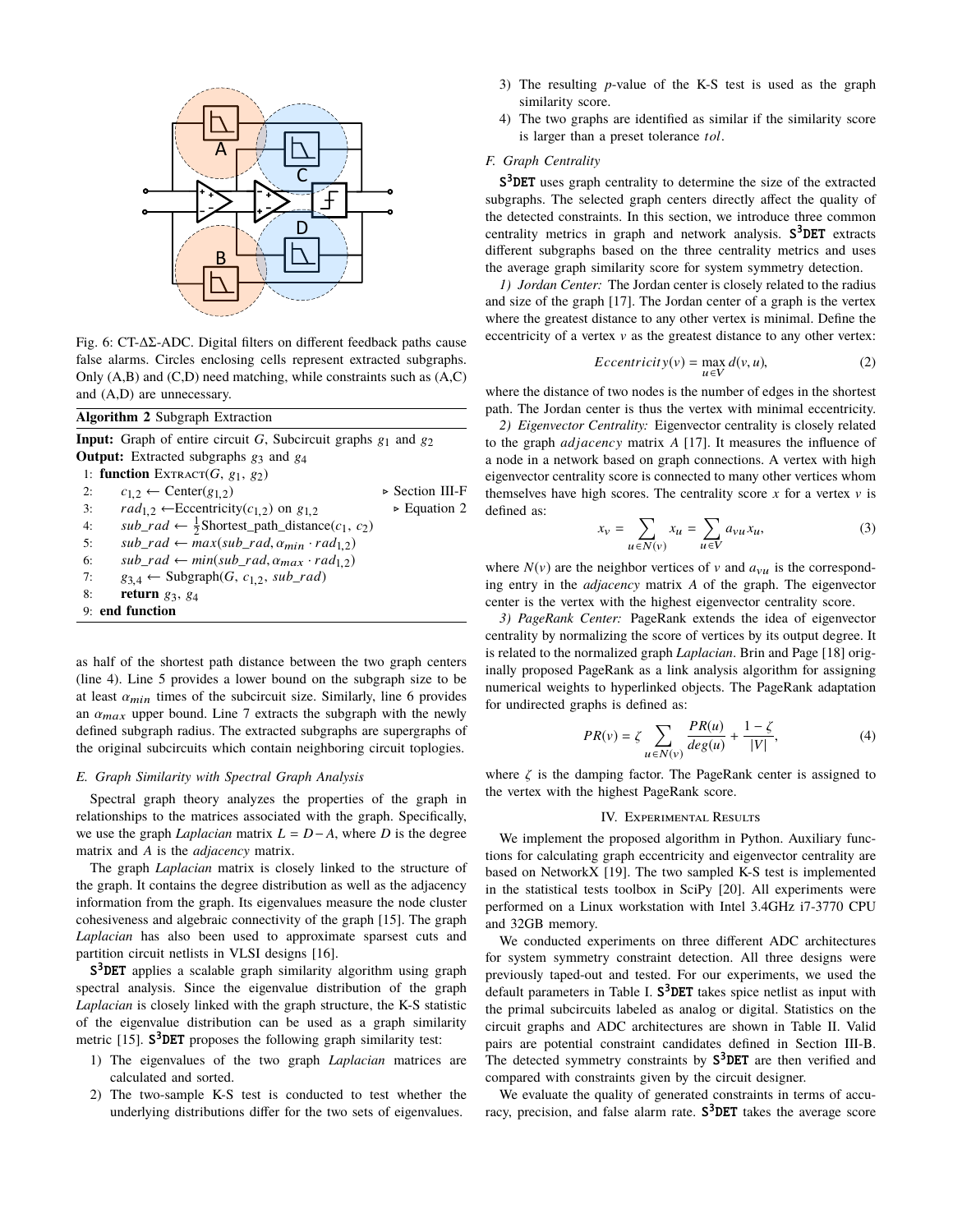TABLE I: Default Parameter Setup

| Parameter                    | Source                | Value |
|------------------------------|-----------------------|-------|
| $\alpha_{min}, \alpha_{max}$ | Algorithm 2           |       |
| Damping facter $\zeta$       | PageRank              | 0.6   |
| Threshold tolerance tol      | Graph similarity test | 0.9   |

TABLE II: Statistics of ADC Designs

| Design | ADC Architecture             | #Valid Pairs | #Nodes | #Edges |
|--------|------------------------------|--------------|--------|--------|
|        | CT A <sub>L</sub>            | 190          | 1300   | 4158   |
|        | SAR                          | 776          | 2924   | 7427   |
| Ш      | $CT \Delta\Sigma$ SAR Hybrid | 1229         | 4618   | 11674  |



Fig. 7:  $S^3$ DET results with different graph centers and baseline.

from the three proposed graph centrality definitions for graph similarity. We implement a baseline by replacing subgraph extraction and

TABLE III: Runtime Results

| Design | Jordan   | Eigenvector | PageRank | GED |
|--------|----------|-------------|----------|-----|
|        | 20.0s    | 9.5s        | 10.7s    |     |
|        | 8m37.7s  | 4m13.6s     | 10m29.0s |     |
| Ш      | 13m52.8s | 8m34.2s     | 13m13.9s |     |

graph similarity with subcircuit name matching. Figure 7 compares the results of  $S^3$ DET with separate graph centrality measurements and the baseline. Accuracy measures the percentage of correctly detected and filtered symmetry constraints out of valid subcircuit pairs. Our proposed method has higher accuracy compared with the baseline except in Design II. This is mostly because the extensive use of custom designed digital cells, such as inverters, have similar topology and create false alarms with similarity measures. Precision measures the percentage of correctly detected symmetry constraints out of the total proposed symmetry. Lower false alarm rate is better since this suggests that the algorithm is more efficient in reducing unnecessary constraints. Our method consistently outperforms the baseline by a large margin in terms of precision and false alarm rate. The results demonstrate that  $S^3$ DET is capable of detecting critical system symmetry constraints with a low false alarm.

We observe that graph centrality affects the constraint quality. Jordan center has a low accuracy for Design II and eigenvector centrality has a low precision for Design I. Jordan centers have ambiguity due to ties in eccentricity, causing randomness in center selection and graph extraction. Eigenvector centrality tends to select "exterior" pin nodes with high degrees, resulting in large extracted subgraphs. The performance of PageRank centrality is better in consistency between the designs. This might be due to that the selected PageRank centers have more relevance to the graph *Laplacian*, which is also the core of our graph spectral analysis based graph similarity metric.

Table III shows the runtime results. To demonstrate the scalability of our method, we implement a graph edit distance (GED) based similarity metric. GED based similarity metric fails to complete for any design due to limited memory after 8 hours.



Fig. 8: Eigenvalue distribution of circuit graphs. (a) Similar Comparator circuits. (b) OTA and Comparator circuit.

Figure 8 demonstrates the effectiveness of our graph representation. The graph *Laplacian* eigenvalue distribution of different circuits are presented. We observe that circuits of similar topology have similar eigenvalue distributions in (a), while different topologies have large discrepancies in (b). The proposed similarity metric corresponds with our intuition, with (a) having a high score of 0.99 and (b) 0.02.

To gain further insight into the proposed similarity metric, we compare our similarity metric with GED. Figure 9 plots the similarity score and the normalized GED over 50 different simulations on the same circuit graph. For each individual simulation, we continuously make random graph edits to the same circuit graph. GEDs are normalized by the total number of edges in the graph.